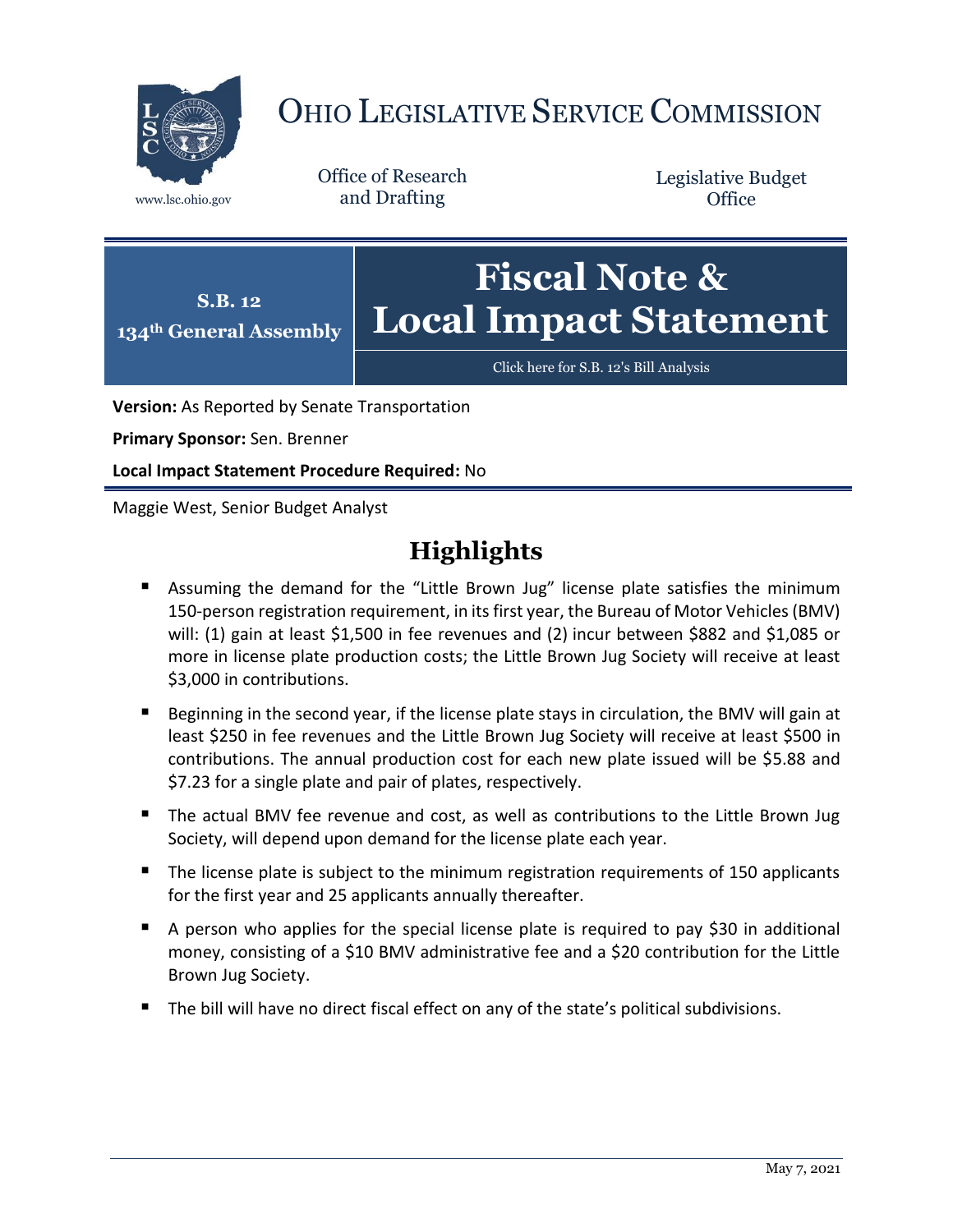## **Detailed Analysis**

#### **"Little Brown Jug" license plate**

The bill creates the "Little Brown Jug" license plate that is available to all persons with an eligible vehicle registered in Ohio. A person applying for the plate pays a \$10 Bureau of Motor Vehicles (BMV) administrative fee and a \$20 contribution to the Little Brown Jug Society.

| "Little Brown Jug" License Plate |                |                                        |                               |
|----------------------------------|----------------|----------------------------------------|-------------------------------|
| <b>Special License Plate</b>     | <b>BMV Fee</b> | <b>Required</b><br><b>Contribution</b> | <b>Contribution Recipient</b> |
| Little Brown Jug                 | \$10           | \$20                                   | Little Brown Jug Society      |

#### **License plate implementation and termination procedures<sup>1</sup>**

Under existing law, a special license plate generally is subject to a minimum registration requirement and to related termination and revival procedures. For example, the BMV Registrar is not required to implement any legislation that creates a new license plate until the Registrar receives written statements from at least 150 persons indicating that they intend to apply for and obtain the license plate (R.C. 4503.78). If, during any calendar year, the total number of new and renewal motor vehicle registrations involving a license plate totals less than 25, the issuance of that license plate may cease as of December 31 of the following year (R.C. 4503.77).

#### **Production costs and administrative fees**

Effective July 1, 2020, H.B. 62 of the  $133<sup>rd</sup>$  General Assembly replaced the two license plate requirement that was previously in effect for most motor vehicles, including passenger cars, with a single license plate requirement. A person may elect to purchase either a single plate or pair of plates. The BMV currently produces special license plates via a digital print-on-demand process. The cost to produce a single plate is \$5.88. The production cost for a pair is \$7.23.

Under the bill, a person obtaining the "Little Brown Jug" license plate pays an administrative fee of \$10, the purpose of which is to compensate the BMV for additional services required in issuing the plate. The administrative fee is credited to the Public Safety – Highway Purposes Fund (Fund 5TM0), which is used in part to pay the BMV's expenses related to titling motor vehicles, licensing drivers, and registering motor vehicles.

 Assuming the license plate satisfies the minimum 150-person registration requirement, then, in the first year, the annual production costs for the license plate will total at a minimum between \$882 and \$1,085, and the administrative fees collected will total at least \$1,500 (150 persons x \$10).

 $\overline{a}$ 

<sup>&</sup>lt;sup>1</sup> Effective June 30, 2021, H.B. 74 of the 134<sup>th</sup> General Assembly eliminates the statutory process allowing the Registrar to terminate a special license plate program administratively if a minimum of 25 license plates of a particular type were not issued annually.